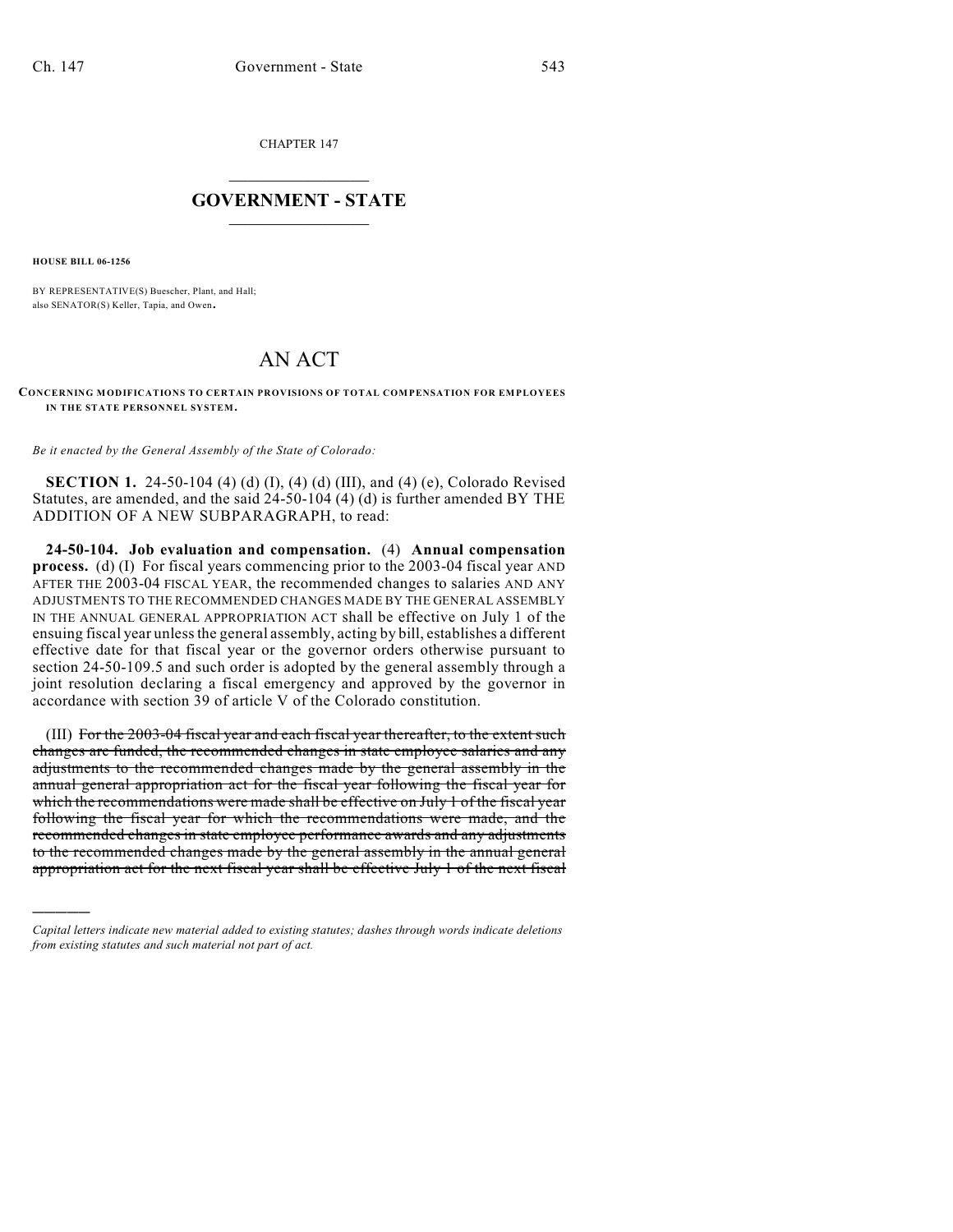## year unless:

(A) The general assembly, acting by bill, establishes a different effective date for that fiscal year; or

## (B) The governor orders otherwise pursuant to section 24-50-109.5.

(IV) THE STATE PERSONNEL DIRECTOR, IN PREPARING THE ANNUAL COMPENSATION REPORT AND SUBMITTING RECOMMENDATIONS AND ESTIMATED COSTS FOR STATE EMPLOYEE COMPENSATION FOR THE NEXT FISCAL YEAR, PURSUANT TO PARAGRAPHS (b) AND (c) OF THIS SUBSECTION (4), AND IN IMPLEMENTING ANY CHANGES TO STATE EMPLOYEE COMPENSATION SHALL ENSURE THAT FOR THE 2003-04 FISCAL YEAR NO STATE EMPLOYEE RECEIVE THE RECOMMENDED CHANGES IN EMPLOYEE SALARIES IN THE ANNUAL COMPENSATION RECOMMENDATIONS FOR CHANGES TO SALARIES AND ANY ADJUSTMENTS TO THE RECOMMENDED CHANGES MADE BY THE GENERAL ASSEMBLY IN THE ANNUAL GENERAL APPROPRIATION ACT.

(e) The provisions of subparagraph (III) of paragraph (d) of this subsection  $(4)$ shall not apply to teachers employed by the Colorado school for the deaf and blind and compensated pursuant to section 22-80-106.5, C.R.S. Nothing in subparagraph (III) of paragraph (d) of this subsection (4) shall be construed to affect the salary increases that such teachers receive in the 2003-04 fiscal year and any fiscal year thereafter pursuant to the salary schedule, salary policy, or combination salary schedule and salary policy adopted pursuant to section 22-63-401, C.R.S., by the school district in which the Colorado school for the deaf and blind is located.

**SECTION 2.** 24-50-603 (5), Colorado Revised Statutes, is amended to read:

**24-50-603. Definitions.** As used in this part 6, unless the context otherwise requires:

(5) "Dependent" means:

(a) An employee's legal spouse; each unmarried child, including adopted children, stepchildren, and foster children, through the end of the calendar year MONTH in which the child turns nineteen years of age, for whom the employee is the major source of financial support or for whom the employee is directed by court order to provide coverage; each unmarried child nineteen years of age, through the end of the calendar year MONTH in which that child is no longer a full-time student in an educational or vocational institution, but no longer than through the end of the month in which the full-time student turns twenty-four years of age, and for whom the employee is the major source of financial support or for whom the employee is directed by court order to provide coverage; or an unmarried child of any age who has either a physical or mental disability, as defined by the carrier, not covered under other government programs, and for whom the employee is the major source of financial support or for whom the employee is directed by court order to provide coverage.

(b) ANY PERSON AUTHORIZED BY THE DIRECTOR TO BE A DEPENDENT IN RESPONSE TO STATUTORY CHANGES MADE TO MANDATED COVERAGE FOR GROUP BENEFITS INSURANCE PURSUANT TO TITLE 10, C.R.S. THE DIRECTOR SHALL SPECIFY ANY